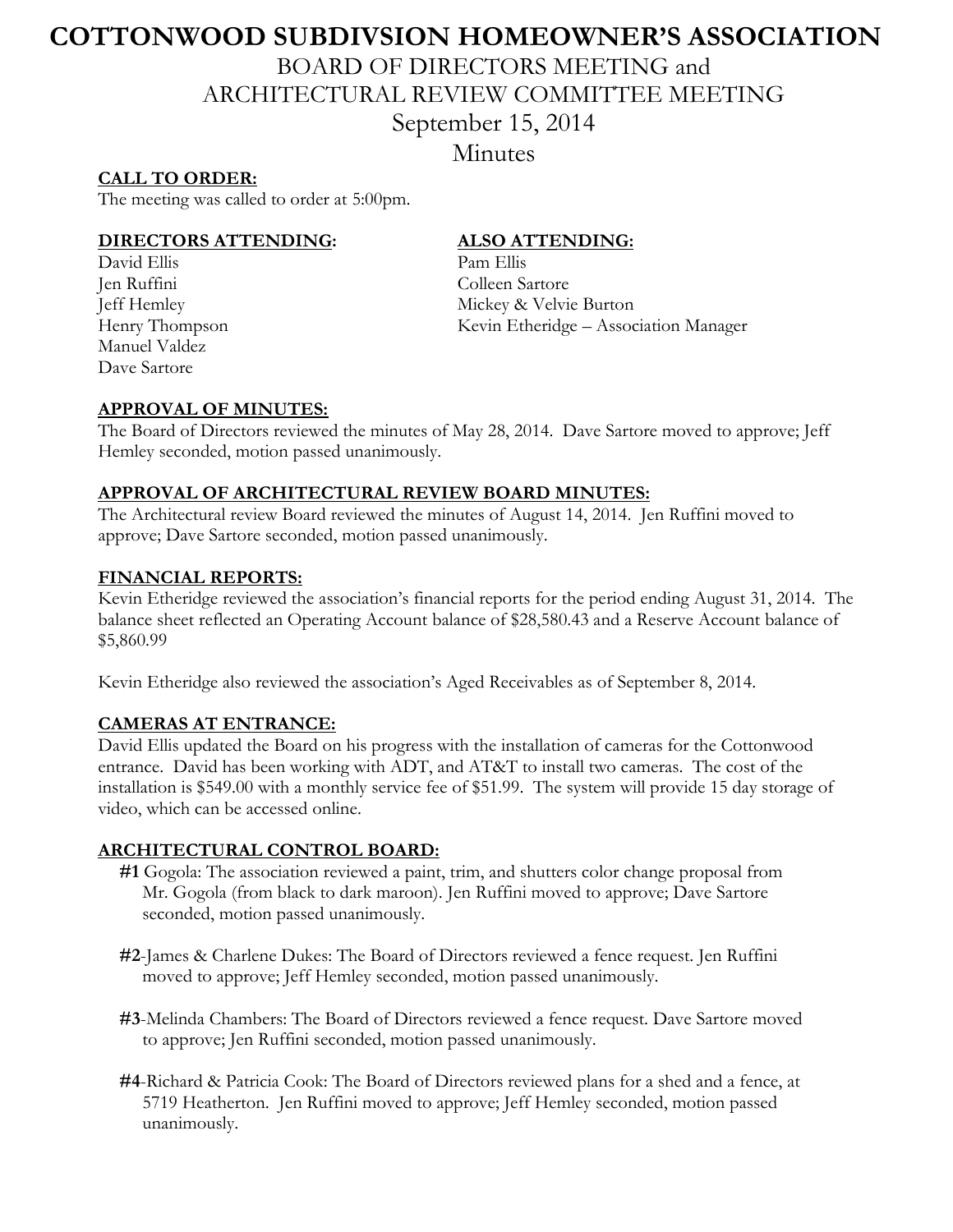# **Next Scheduled Architectural Review Committee Meeting:**

It was agreed that the Architectural Review Committee would meet in the third Monday of each month. Requests should be submitted to the ARC by the preceding Friday. The next meeting will be October 20, 2014.

#### **FINE POLICY:**

David Ellis reviewed documents he found concerning a fine policy, which was passed by the association during the tenure of a previous board. EPM will begin implementing this system.

### **DRAINAGE:**

The Board of Directors reported a potential problem with a drainage inlet pipe at the corner on Grey Moss. Kevin Etheridge will investigate.

#### **ADDITIONAL STREET LIGHTS:**

David Ellis discussed a proposal from Gulf Power for installing five new light fixtures and poles. The association weighed the options between buying and leasing the lights and poles. After discussion, it was agreed that the poles would be purchased. Jeff Hemley moved to approve; Henry Thompson seconded, motion passed unanimously.

# **ASSOCIATION YARD SALE:**

The Board of Directors agreed that the association would hold a yard sale twice annually. The second yard sale for 2014 will be held on the first Saturday of October each year (this year will be October  $4<sup>th</sup>$ ). It was agreed the Spring Yard Sale date would be the first Saturday in March. In each case, the rain date will be the following weekend, if necessary. Etheridge Property Management will place a News Journal ad on behalf of the association.

#### **NEW BUSINESS:**

#### **Entrance, Landscaping, and Maintenance:**

Kevin Etheridge has contacted King Lawn to evaluate the association's entrance and take appropriate action to improve the appearance. King Lawn will evaluate the Magnolia trees at the entrance and will make a recommendation for the enhancement of the entrance.

#### **9104 Iron Gate-Home Lawnmower Repair Business:**

Kevin Etheridge reported that the documentation concerning a lawnmower repair business being operated from 9104 Iron Gate has continued. The matter has been turned over to the association's attorney.

#### **DR Horton Issues:**

- #1- The Board of Directors were concerned by the continuing placing of dumpsters and temporary toilets on the streets within the subdivision.
- #2- Construction workers are speeding in the subdivision.
- #3- DR Horton has set up a model home, which the association Board of Directors believes is not in compliance with the association Covenants in that, the association Covenants only provide the ability to set up a model home for the Declarant. After discussion, it was agreed that David Ellis, Manuel Valdez, and Kevin Etheridge would meet with representatives with DR Horton to discuss these issues.

Manuel Valdez moved that the Architectural Review Committee request plans & specifications be submitted to the Architectural Review Committee for any new construction other than the Declarant. David Sartore seconded, motion passed unanimously.